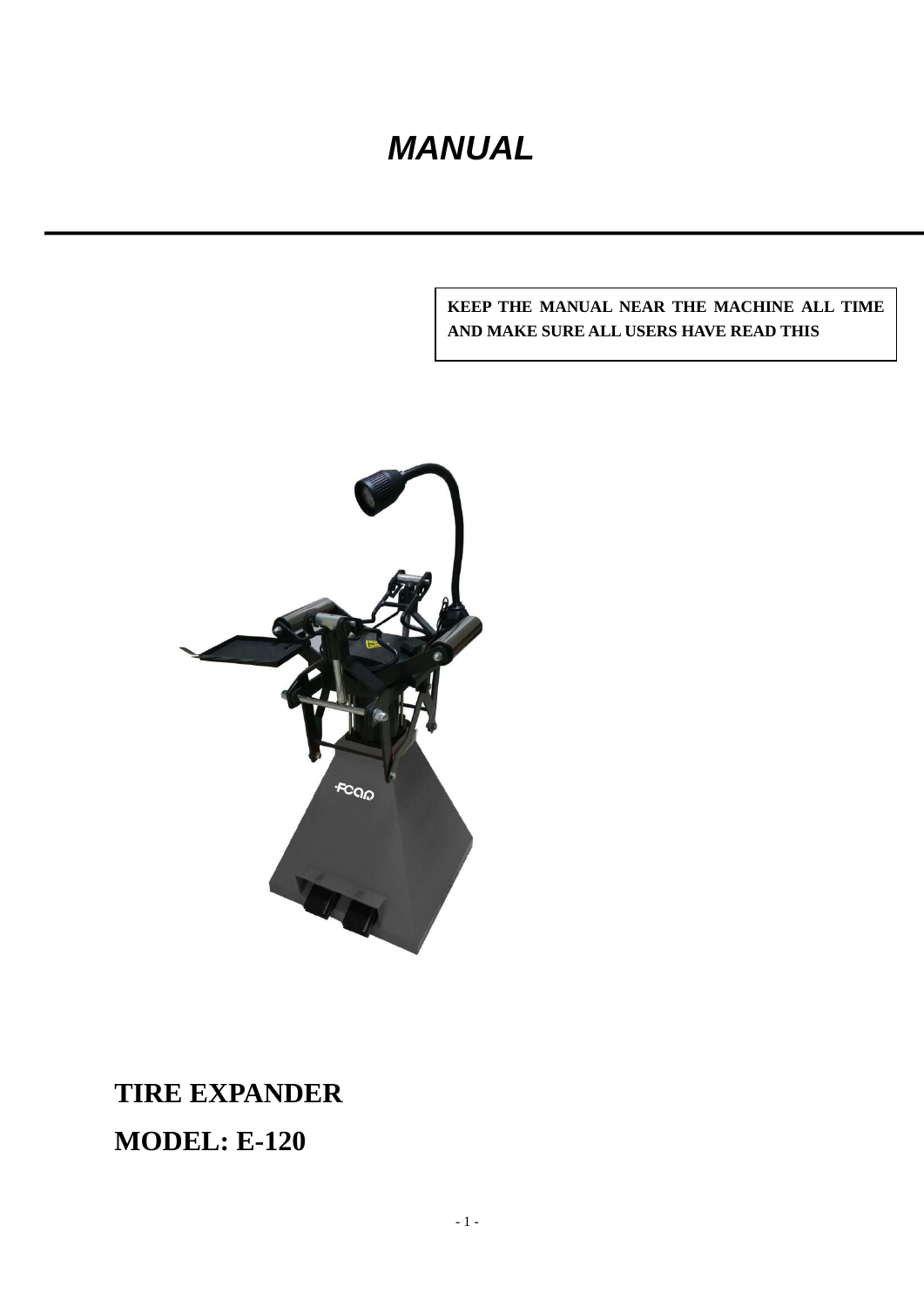

#### *STATEMENT*

- This manual is designed for the use of FCAR tire expander. Without the written consent of FCAR Technology Co. Ltd. No company or individual may use any form (electronic, mechanical, photocopying, recording or other forms) to copy and backup this manual.
- This manual is for professional car repair technicians only.
- This manual only provides the operation method of FCAR products. The company does not assume any responsibility for the consequences caused by using the operation methods for other equipment operations.
- Accidents caused by the use of the user or a third party; or the user's abuse, misuse, unauthorized alteration, repair, or failure to perform the operation and equipment maintenance requirements of the manual, resulting in equipment damage, loss, etc. FCAR does not assume any responsibility for expenses and expenses.
- This manual is written according to the existing configuration and functions of the product. If new configurations and functions are added to the product, this manual will be changed without prior notice.

#### **If you have any questions, please contact us by the following ways:**

Headquarters: 8F, Chuangyi Bldg., No. 3025 Nanhai Ave., Nanshan, Shenzhen, China 518060

Tel: 0086-755-82904730 Fax: 0086-755-83147605 E-mail: marketing@szfcar.com Website: [http://www.fcar.com](http://www.fcar.com/)

#### **Trademark**

FCAR has registered trademarks in several countries in China and overseas, and its logo is

**.FCOI**, In countries where the company's trademarks, service marks, domain names, icons and company names have not yet been registered, FCAR declares that it still holds ownership of its unregistered trademarks, service marks, domain names, icons and company names. The trademarks of other products and other company names mentioned in this manual are still owned by the original registered company. No one may use the FCAR trademark, service mark, domain name, icons and company name without the prior written consent of FCAR.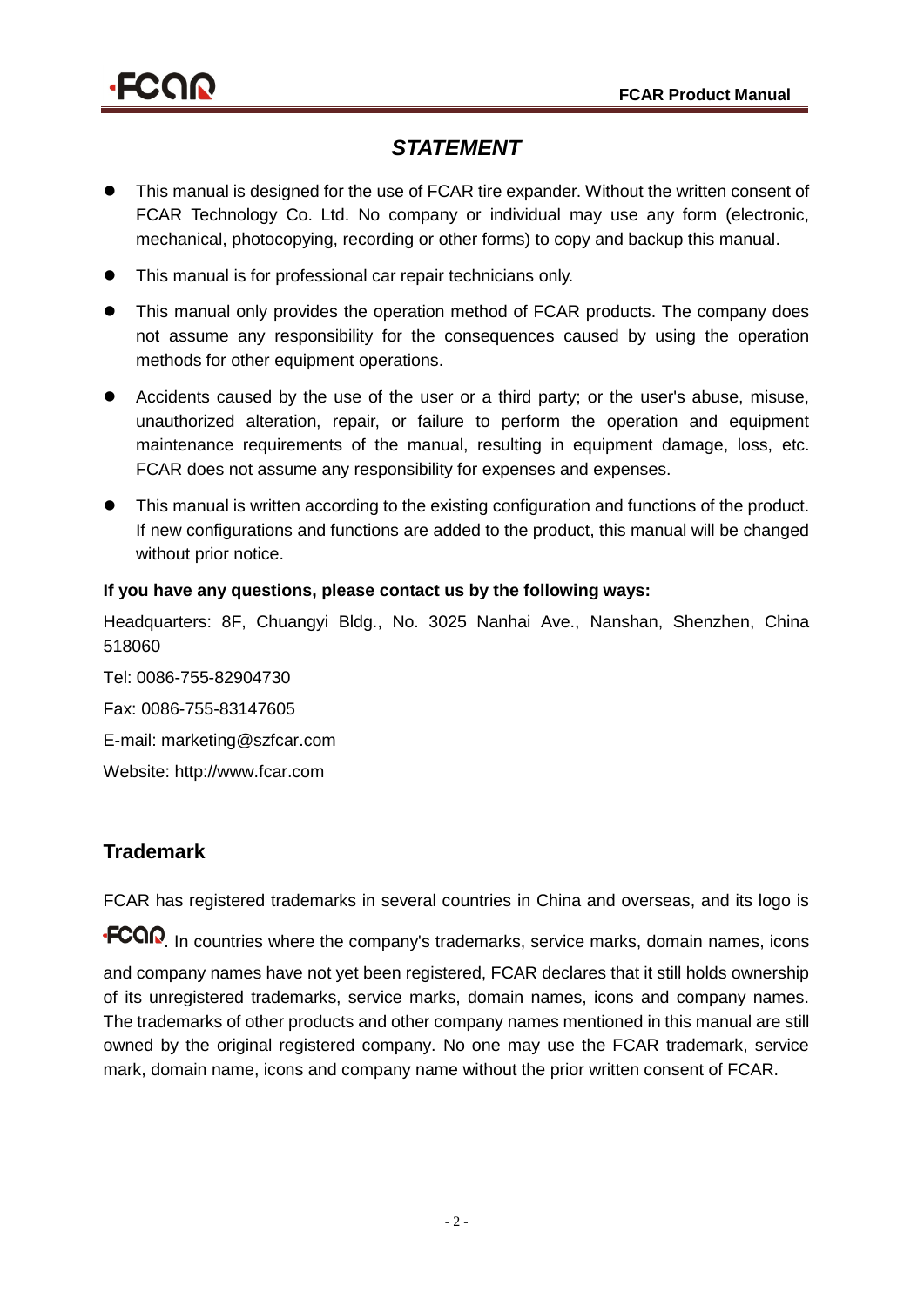# **1. The intended use**

The fast growth of automobile industry brought much vitality to the automobile maintenance industry. The traditional way in which auto repair relied on heavy labor has already been unable to satisfy the maintenance need of modern automobile. In order to cater to the need of industrial development, our institute successfully developed an up-to -date type of machine after several years of study, which named SR-1120 type pneumatic tire expander. With reasonable structure, beautiful appearance and easy operation, this type of machine received deep recognition and high praise from the majority of practitioners since its launch in market.

## **2. The characteristics**

⑴ The locality you need to position can be freely selected on the four gear of toggle hook that is carefully designed to expand tires.

⑵ Oil-water separator: There is a certain amount of oil in cup to ensure sufficient lubrication in cylinder.



⑶ LED work light: It can radiate enough light for the operator during work.

## **3. The operational approach**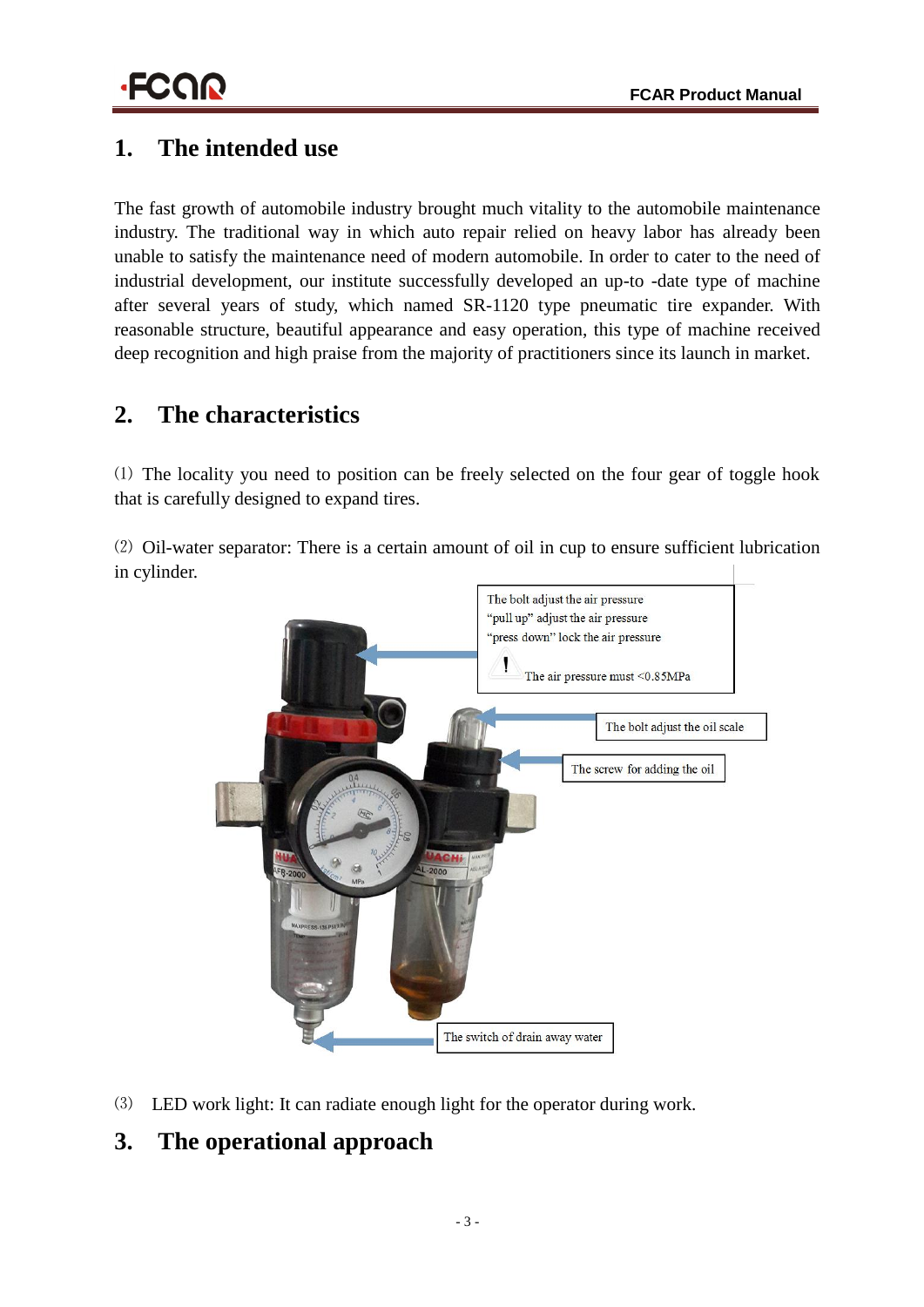⑴ Put the tire on the wheel trolley, rotate certain parts of tire that need to be spread and hook the hanger on the tire mouth.

⑵ Press pedal to start left valve of the machine, then the air stream flows in and the tire mouth is unlocked. At this time operation can begin.

⑶ At the end of the operation, press the pedal to start right valve of the machine, in the meantime the air exhausts, the tire expanding hook return to its original position and remove the tire.

# **4. Technical parameter**

⑴The expandable tire width: 100---375mm.

⑵The expandable tire diameter: Every type of tire below 1200mm.

⑶Work pressure: 0.6-0.8Mpa

⑷LED work light: 24V/ 3W

## **5. Precautions**

⑴To choose the hook location according to the size of tire, and too big expanding space will cause the tearing of tire easily.

⑵The equipment could not be stored and used outdoors.

⑶The rotating parts need to be oil-sealed and saved in the case of its being long-term idle.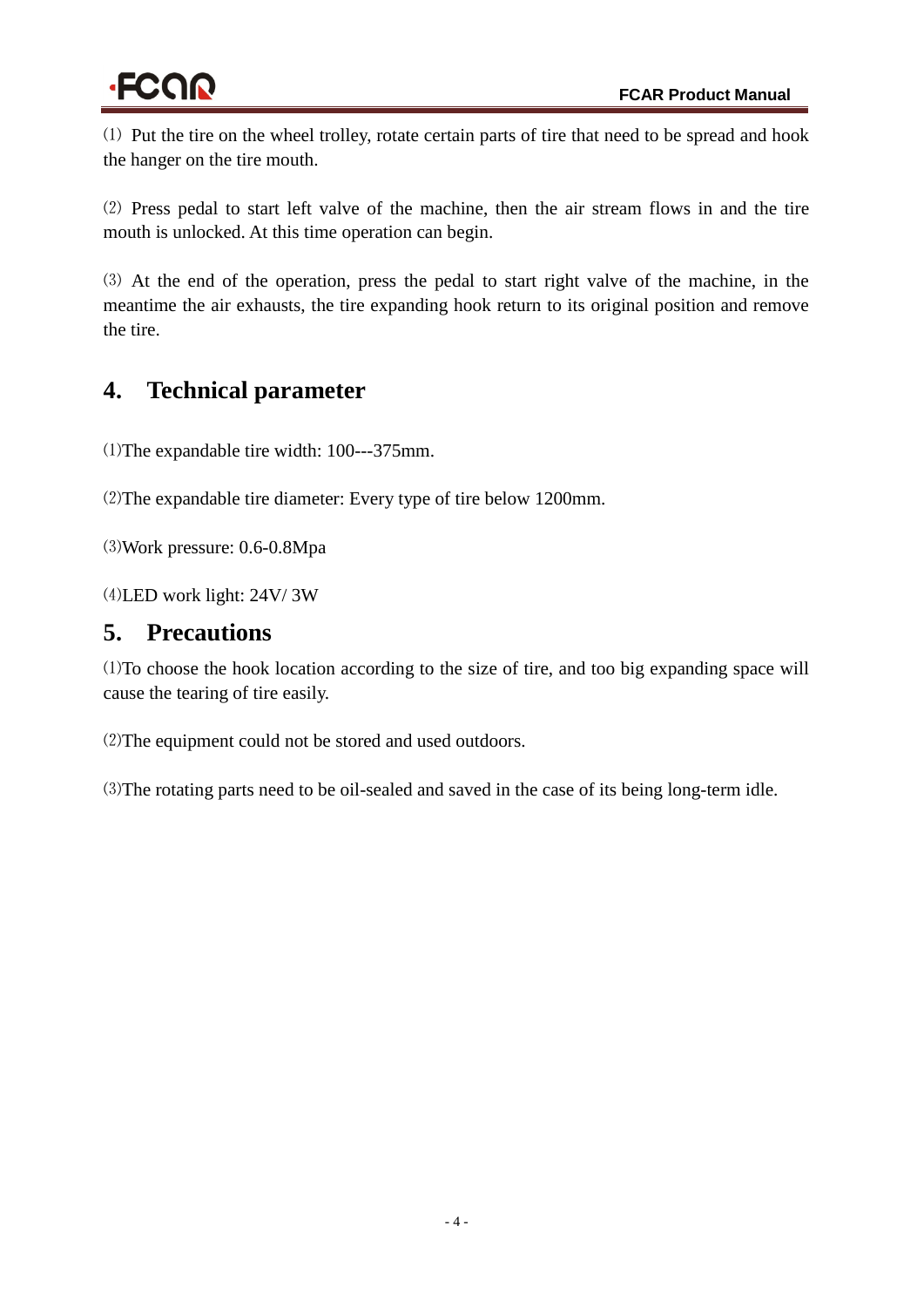